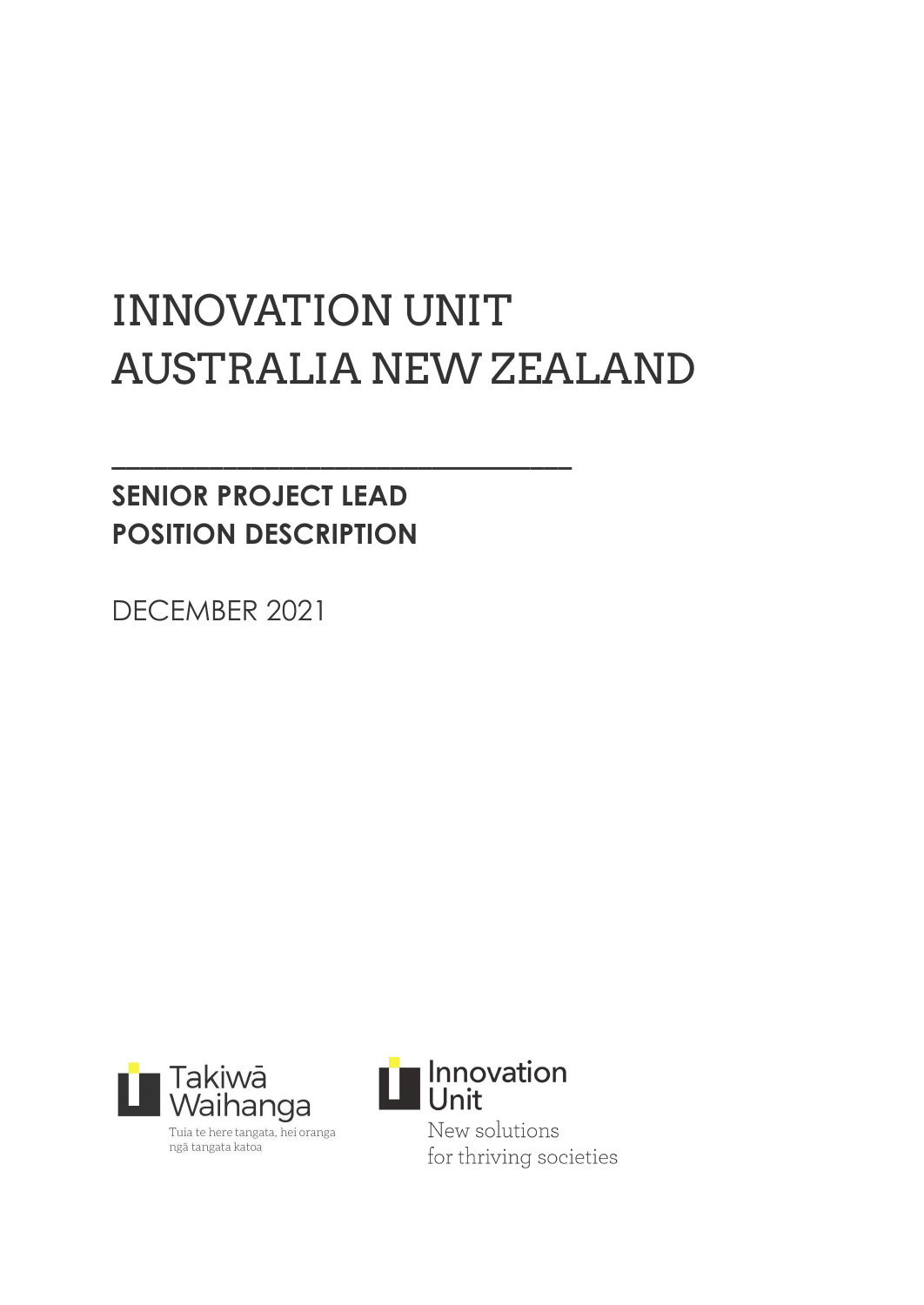# **POSITION DESCRIPTION SENIOR PROJECT LEAD**

0.4 - 0.8 FTE New Zealand based **Reports to**: Director of Innovation and Partnerships

# **WHO WE ARE**

Innovation Unit is a social enterprise that grows new solutions to complex social challenges. We use innovation to help create a world where more people belong and contribute to thriving societies. We build alliances with ambitious places, organisations and systems around the world to make sure innovation has lasting impact at scale. Innovation Unit believes in the power and potential of people to create change for the better.

# **ABOUT THE ROLE**

This is one of those roles where you get to help change the world. This role involves building capability of our organisation, offering high-level support and overseeing multidisciplinary project teams including, amongst others, practitioners, policy and subject matter experts, designers and researchers to simplify complex challenges and support transformational change in our partners' organisations.

Your work might include leading the generation of new offers to improve outcomes for children and families accessing early learning and care; working with communities to co-design better futures; working with health professionals to build their capability to design initiatives alongside communities to improve well-being. You may like to visit our [website](https://www.innovationunit.org/work/) for an overview of the type of work we do, or read about some some specific examples of past projects in Aotearoa, NZ below:

- 1. Taking a [Māori-centered](https://www.innovationunit.org/projects/maori-heart-health/) approach to heart health in Te Tai Tokerau
- 2. Creating stronger [connections](https://www.innovationunit.org/thoughts/harakeke/) between parents of under-5s in Tāmaki [Makaurau](https://www.innovationunit.org/thoughts/harakeke/)
- 3. [Reducing](https://www.innovationunit.org/projects/generations/) social isolation amongst older people

# **ABOUT YOU**

**You are vision orientated:** you bring energy and optimism to imagining future scenarios that reinvent (sometimes radically) how we think about growing solutions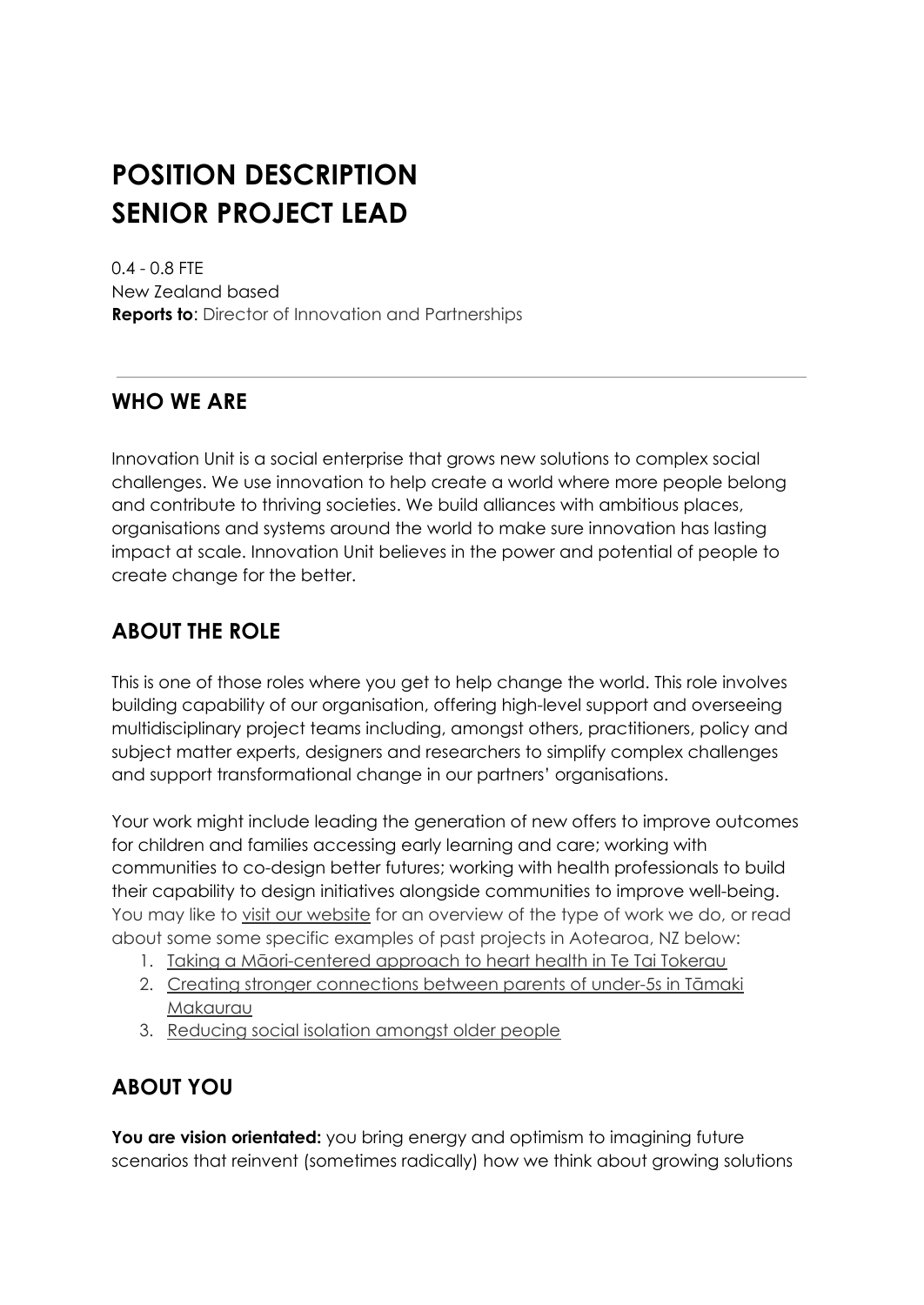and creating change. You make these future scenarios tangible, so that others can contribute to the vision and move forward together. You are focussed on helping your partner have the eureka moment that shifts their perspective and co-operation for new ways of working.

**You are rigorous on outcome not process:** your focus is on defining, then reaching the desired outcome and you draw from a broad kit of change and transformation methodologies, tools and frameworks according to what is required to get there. You aim to be flexible and inclusive to other perspectives and find the right means to capture and capitilise on the bandwidth of our colleagues to ensure the team are solving the \*right\* problem.

**You are a pattern spotter and storyteller:** you capture, visualise, sort and cluster all the key data points of the project - conversations, ideas, opinions etc. - and keep all this 'data visible and therefore shareable. You look for common threads, unifying themes and underlying narrative that makes sense of the inputs and insights. You create understanding by identifying relationships, trends and opportunities and quickly bring structure to complex challenges, and form to abstract ideas, to unify and bring cohesion to a team.

**You are a connector:** you foster relationships and are known for bringing people together. You can see connections across different organisations and individuals, and enjoy brokering new and exciting partnerships.

**You are an expert facilitator:** you work closely with teams. You find the common ground amongst the voices finding ideas ripe to develop and bring clarity. You provide integrative frameworks that keep the momentum of the project moving forward and bring together different disciplines and perspectives. You model a collaborative way of working where there is space for different disciplines to unite around a single point of view and showcase the best of innovation capability.

**You are an adaptive leader:** you have an innate ability to successfully navigate complex and changeable environments. You think on your feet; you are flexible, reflective and agile and are comfortable in ambiguity.

#### **Practically, this means you:**

- have strong and varied social innovation and/or design experience with skills in social research, co-design, service design, prototyping, service development and/or system change
- have a good understanding of the public, social, community and/or philanthropic sectors in Aotearoa, NZ, and a track record of leading change efforts
- have demonstrated cultural competence in working with Māori and other diverse groups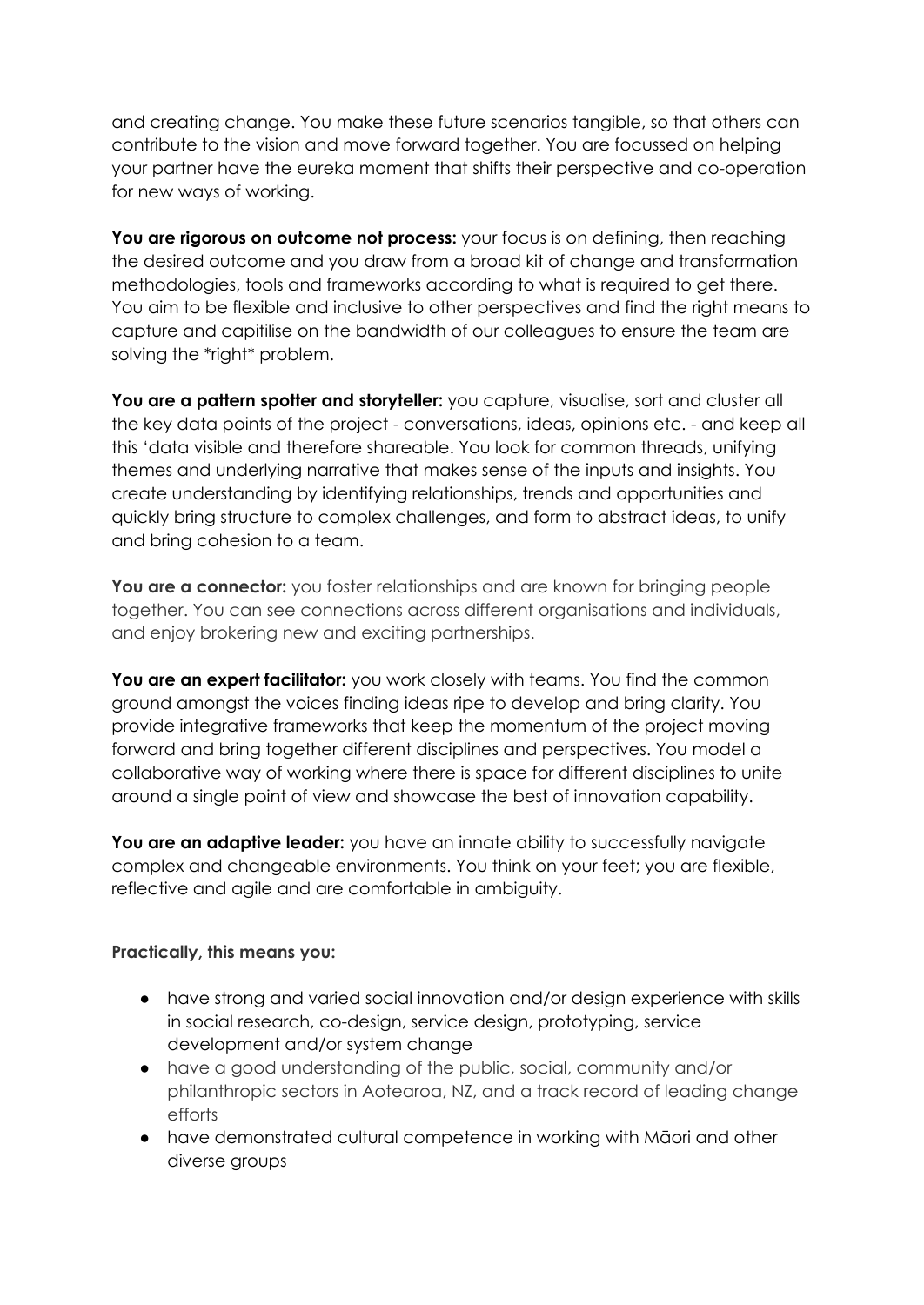- are experienced in managing and accounting for yours and others time
- have been the lead interface with senior executives and senior public servants that have resulted in productive relationships and partnerships
- have managed budgets
- have delivered powerful written and visual communications to a publishable standard
- have supported a team of staff and contractors to achieve project outcomes
- You have briefed other agencies to develop designs and/or communication
- have been the lead interface with and leading partners throughout the design and innovation process
- can balance excellent facilitation skills with leading and shaping work to reach consensus
- are confident and flexible and have experience in leading and working in interdisciplinary teams where harmonious collaboration is imperative
- thrive with low supervision
- have the ability to travel across Australasia and the flexibility to enable collaboration with colleagues across different time zones.

#### **Ultimately, you are a reflective practitioner and a life-long learner.**

## **KEY TASKS / RESPONSIBILITIES**

#### *PARTNERSHIP LEADERSHIP*

- Establish and maintain relationships of trust with existing partners
- Consult with partners to define, describe and prioritise their organisational challenges
- Creatively design multidisciplinary projects within partner budgetary restraints that address their needs and will result in productive project outcomes
- Build collaborative partnerships and networks with partners that will further their ambitions and deepen our impact in their organisation
- Create opportunities to deepen our partnerships and collaborations with existing partners to grow our impact.

#### *PROJECT LEADERSHIP*

- Provide advice, support, and practice leadership to project teams
- Oversee project teams
- Manage, design and deliver large social innovation projects, ensuring milestones and outcomes are met within budget, and positive relationships are maintained with project partners
- Ensure key project documents and reports are of a high standard
- Ensure travel, workshops, communication and other logistics related to project delivery are undertaken effectively.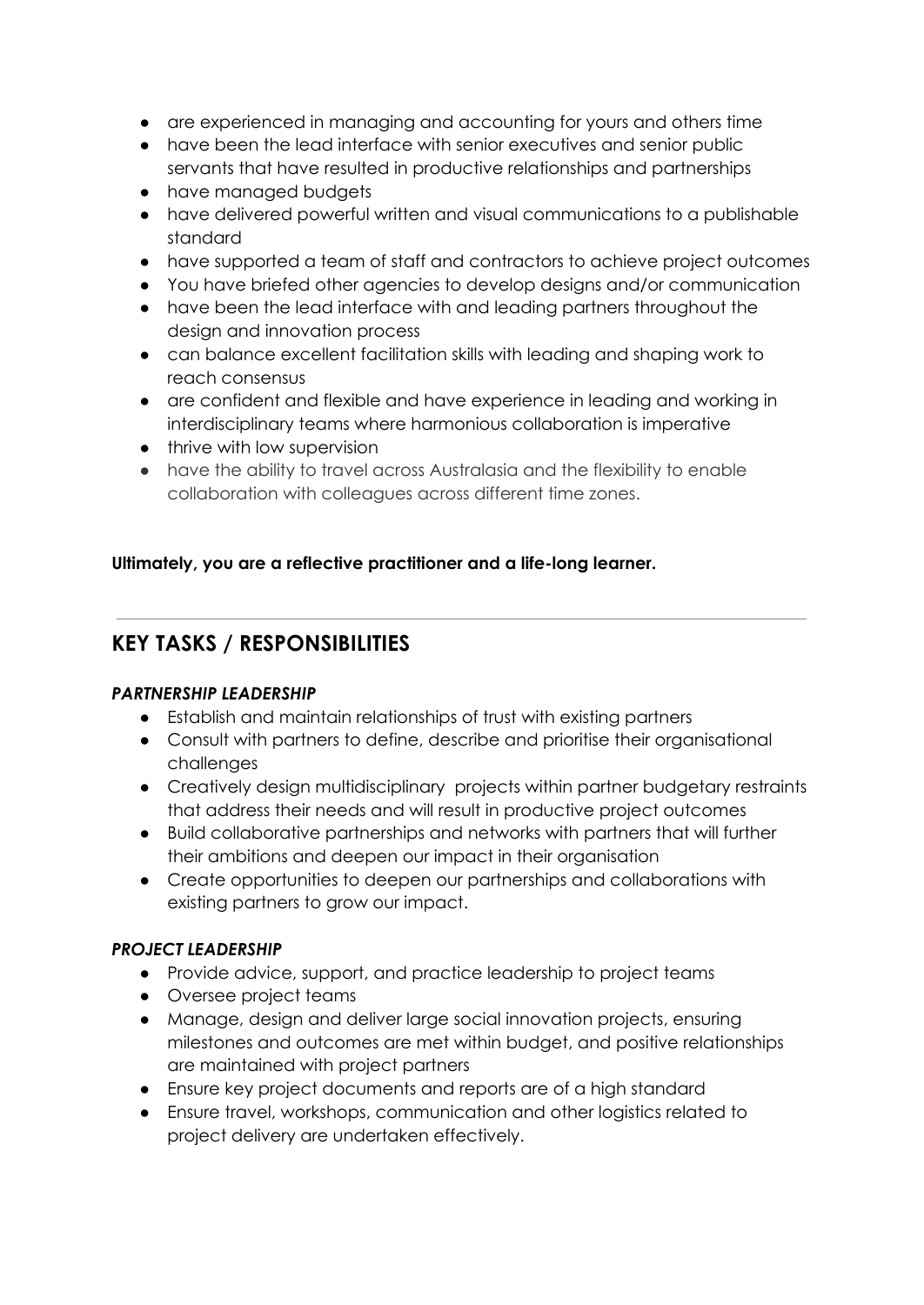#### *THOUGHT LEADERSHIP*

- Act as a thematic lead for our work on an area to be agreed
- Act as a 'critical friend' to current and potential partners, encouraging greater innovation and impact while building relationships
- Play a key role in thought leadership in the social innovation and social design spaces, including writing and speaking
- Maintain and grow key relationships in the social innovation sectors/spaces
- Contribute to occasional events that encourage or promote social innovation
- Develop new relationships in the social innovation and broader health, education and social sectors on behalf of Innovation Unit.

#### *BUSINESS DEVELOPMENT*

- Identify and cultivate relationships with potential partners and partner
- Develop collaborations with partners whose area of work is complementary to ours and who can help us increase our impact and reach
- Generate creative ways to tackle social challenges, and turn those into compelling new proposals
- Lead and quality assure the development and writing of proposals
- Lead and take part in project 'pitches'.

#### *HELPING TO LEAD THE DEVELOPMENT OF OUR ORGANISATION*

- Contribute to developing and implementing our strategy.
- Support the development of our organisation with honesty and constructive critique to get the most out of our team, and by participating in sourcing and developing talent, being active in tackling issues and underperformance, enabling team members to demonstrate great practice in their work.
- Be ready and happy to think on your feet and offer up your analytical, strategic, creative and relational talents to respond to challenges and develop solutions.

### **ROLE DETAILS**

*LOCATION –* The successful candidate will be based in our Auckland co-working office and have the ability to travel across Australasia once COVID restrictions soften. We are also open to candidates from across other regions of Aotearoa, NZ who are able to work remotely and independently.

*SALARY –* Pro rata of up to NZD\$94,000 - \$102,000 plus kiwisaver per annum, depending on experience

*EQUIPMENT* – You are required to provide your own laptop, internet and mobile